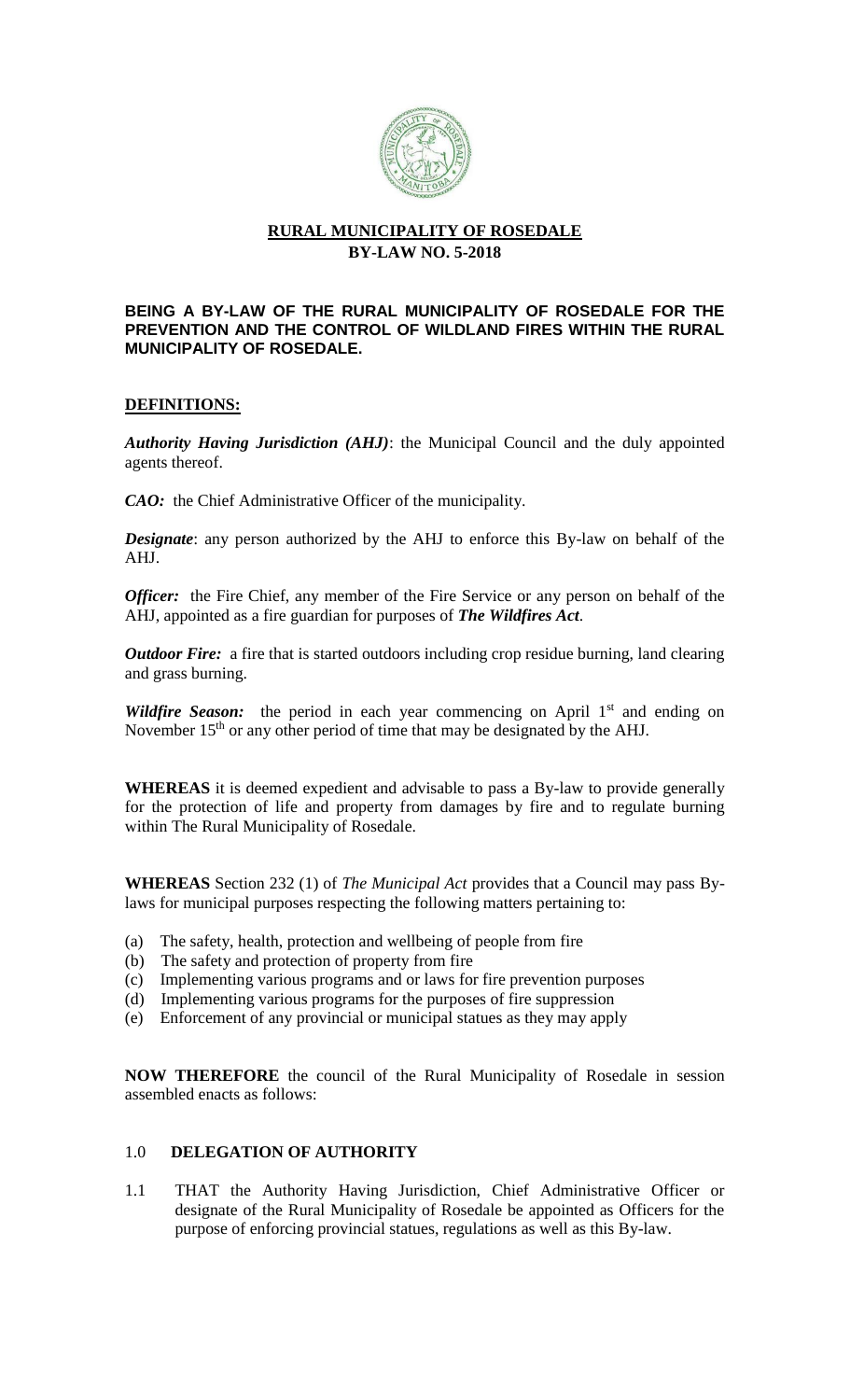### 2.0 **RESPONSIBILITIES**

- 2.1 All burning within the municipality shall be subject to the conditions and provisions of *The Wildfires Act,* and the *Manitoba Crop Burning Residue Burning Regulation –* **MR 77/93**.
- 2.2 AUTHORIZATION to conduct *Outdoor Fire* burning does not exempt or excuse a person from the responsibility, consequences, damages, or injuries resulting from the authorized burning and does not excuse a person from complying with other applicable laws, ordinances or regulations.
	- a) Any *Outdoor Fire* shall be supervised by the owner or occupier of the land or a person authorized by the owner or occupier of the land. Burn barrels must be placed within visual site of residence with no obstructions blocking view from residence.
	- b) No person shall start an *Outdoor Fire* on any land without taking sufficient precautions that are reasonably necessary to protect persons and the property of others from the fire. Burning barrels must be placed in a fire guarded, 15 meter (or 40 ft.) circumference area free of burnable materials of any kind.
	- c) No person shall start an *Outdoor Fire* unless all precautions are taken to ensure that the fire can be kept under control, or when weather conditions are conducive to a fire burning out of control.
	- d) No person shall cause an *Outdoor Fire* to be started in order to guard property; clear land or burn debris; burn crop, stubble or grass; unless the land on which the fire is started is completely surrounded by a fire guard consisting of:
		- i) a strip of land free of flammable material, or of sufficient width to control the fire
		- ii) by natural or man-made barriers, water, or
		- iii) by a combination of (i) and (ii).
	- e) The smoke from an *Outdoor Fire* shall not pose unreasonable hazard to the health of any person or reduce the visibility on any road or highway.
	- f) A sufficient water supply and means of fire suppression capable of extinguishing the *Outdoor Fire* based on its fuel loading and size shall be available on site.
	- g) All fires must be extinguished when unsupervised.

### 3.0 **BURNING BAN**

3.1 Council may by some form of a written vote of majority of council members, at their discretion, at any time enact or lift the ban **ALL BURNING** (including fires contained within fire pits, solid fuel burning appliances and burning barrels) in the Rural Municipality of Rosedale if conditions exist where, in the opinion of the municipality, fires are of extremely high risk, and such a ban would prevent wildfires from occurring.

### 4.0 **OFFENSE AND PENALTIES**

4.1 It is an offense to contravene any provisions of this By-law. Any conviction of an offence is subject to a penalty of not less than \$500.00 or not more than \$1,000.00.